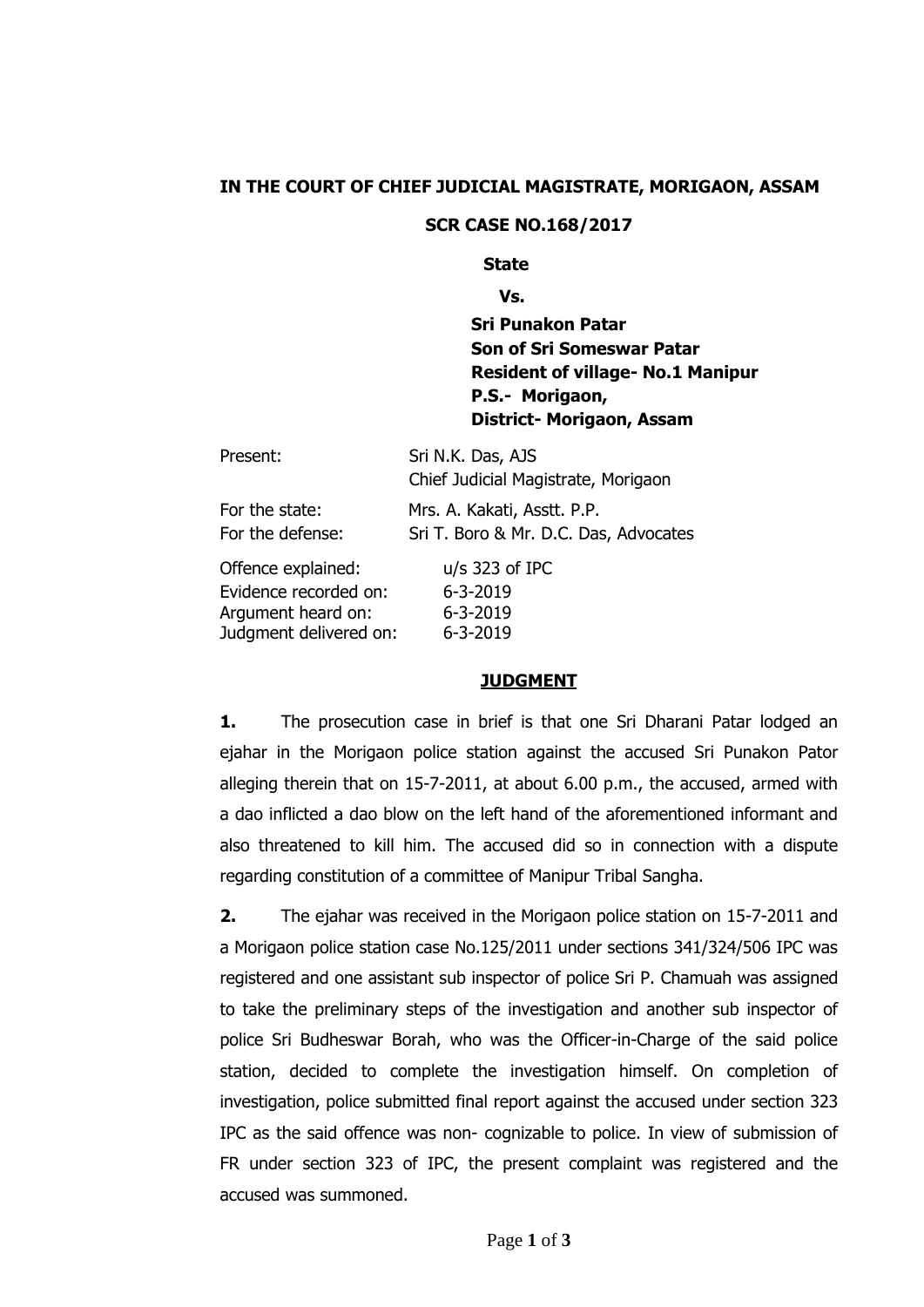**3.** On appearance before court copies of all relevant documents were furnished to the accused person under section 207 CrPC. Particulars of offence under section 323 of IPC were explained to the accused person, to which he pleaded not guilty and claimed to be tried.

**4.** Prosecution in support of its case examined 1 (one) witnesses namely Sri Dharani Patar, as PW-1, who is the informant as well as the alleged victim of the case. The ejahar is exhibited as exhibit-1 and the signature of the informant is proved as exhibit-1(1). Examination of the accused person under section 313 CrPC was dispensed with for lack of incriminating materials. Defense side refused to adduce any evidence.

**5.** I have heard the argument of both sides, perused the case record and considered the same. The point for determination is as under:

i. Whether the accused person on or about 15.7.2011 at about 6.00 p.m. at village Manipur, under Morigaon police station, voluntarily caused hurt to Sri Dharani Patar and thereby committed an offence punishable under section 323 of IPC?

## **Discussion of evidence, decision and reasons therefor:**

**6.** The witness who is the informant as well as the alleged victim of the case in his deposition has not supported his case and did not implicate the accused person with the offence alleged. The witness has stated that the matter has already been amicably settled between them at the intervention of the villagers. The witness has further stated that the case was filed due to misunderstanding and he no longer wants to proceed with the case.

**7.** It is seen that there is absolutely nothing on record against the accused person to implicate him with the alleged offence. The key witness did not implicate the accused person with the alleged offence. In view of the deposition of the witness, the prosecution side did not proceed further to summon and examine the remaining witnesses as their evidence is not likely to improve the prosecution case and closed the prosecution evidence and perhaps rightly so.

**8.** For the aforesaid reasons and discussion the sole point for determination is answered in the negative.